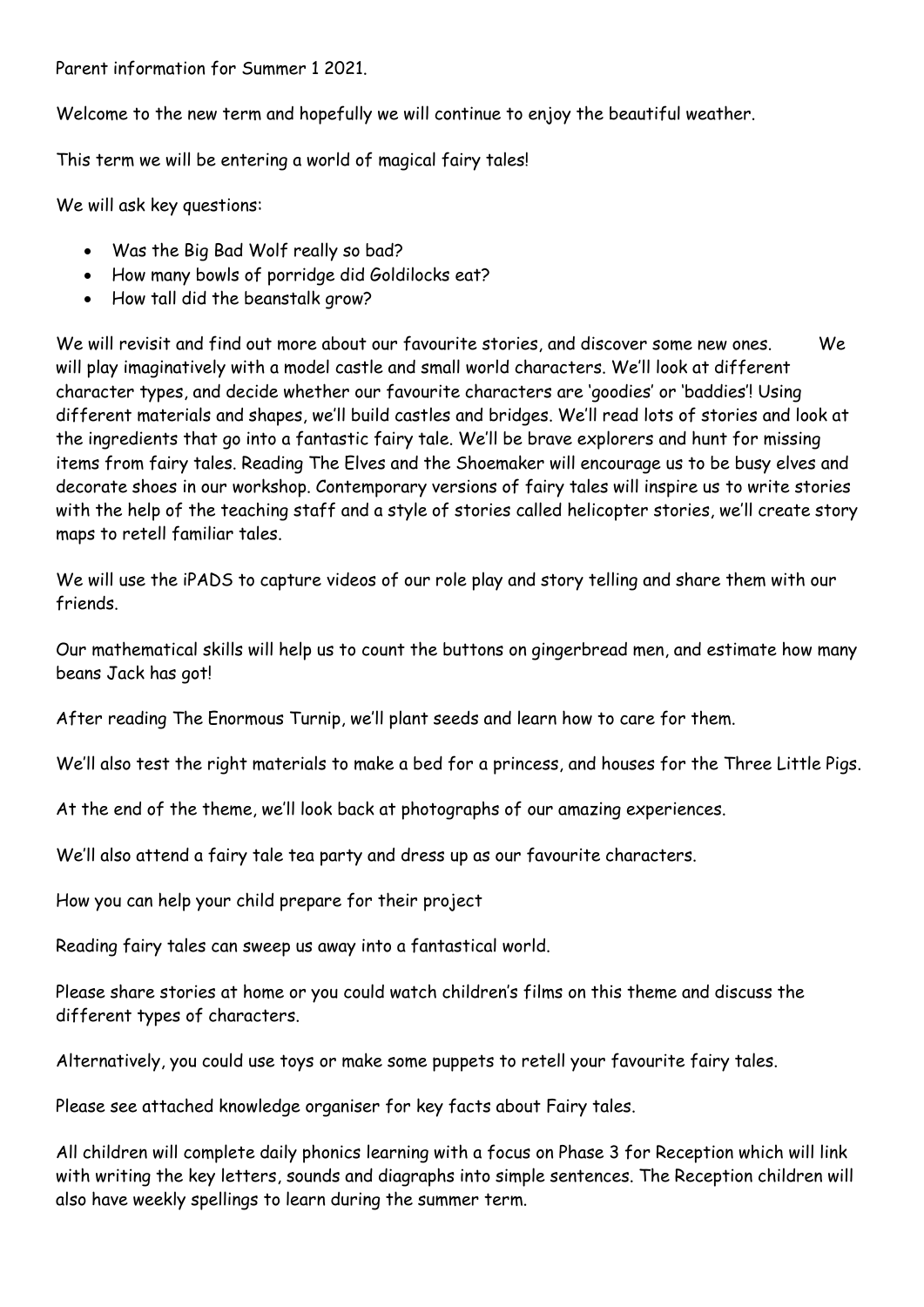Daily maths will continue with all children deepening their learning through the Mastery approach to maths even if your child has just started in Nursery.

If you would like more information on maths in EYFS please watch:

## https://youtu.be/2Ow8vEmh8lA

The video gives an update on how maths is taught in EYFS and is not just counting and recognising numbers.

P.E. will take place on a Friday morning for this first half term and your child will need to wear PE clothes and trainers for the whole day as we are not changing clothes at school yet (following guidelines for Covid). Nursery children if you are in on a Friday, please note you will be taking part in the physical education activities too.

Thank you to all parents who have signed up for Tapestry and I hope you enjoy seeing your children during their school week. There is an option for you to comment and we would love to hear from you the parents via Tapestry – of course we will continue to share all photographs and wow moments with your child's friends via Dojo too.

## Snack and milk reminder:

The government aim to provide free fruit for children from 3 – 7 years but this does not always happen (again often due to Covid). I always ensure we have fruit available in school and can I thank the parents who have continued providing fruit for their children since lockdown.

During the morning we will have fruit and a drink (free milk is available to children who are under 5 years old) please provide your child with a plastic water bottle for school – your child can fill their bottle up with fresh water during the day.

During the afternoon we will again have a break for a drink – if you would like your child to have a piece of fruit or a pot of berries for example (please ensure all grapes are cut in half) with their afternoon drinks please send some in.

## Waterproof suits and wellies:

Please ensure your child has a waterproof suit and wellington boots all named in school as we will be still outdoors when the rain arrives.

## Sun cream and hats:

As the weather continues to be warm and hopefully sunny, please ensure your child has sun cream on before they arrive at school.

If you would like to send cream in for your child to reapply themselves during the day (under supervision) I have seen the small roll-on sun cremes being used very simply by 3,4- and 5-year-olds in our setting or a spray one that we can spray onto their skin for them to rub in themselves. Please ensure your child has their own sun hat with them every day.

Please name all sun cream and hats.